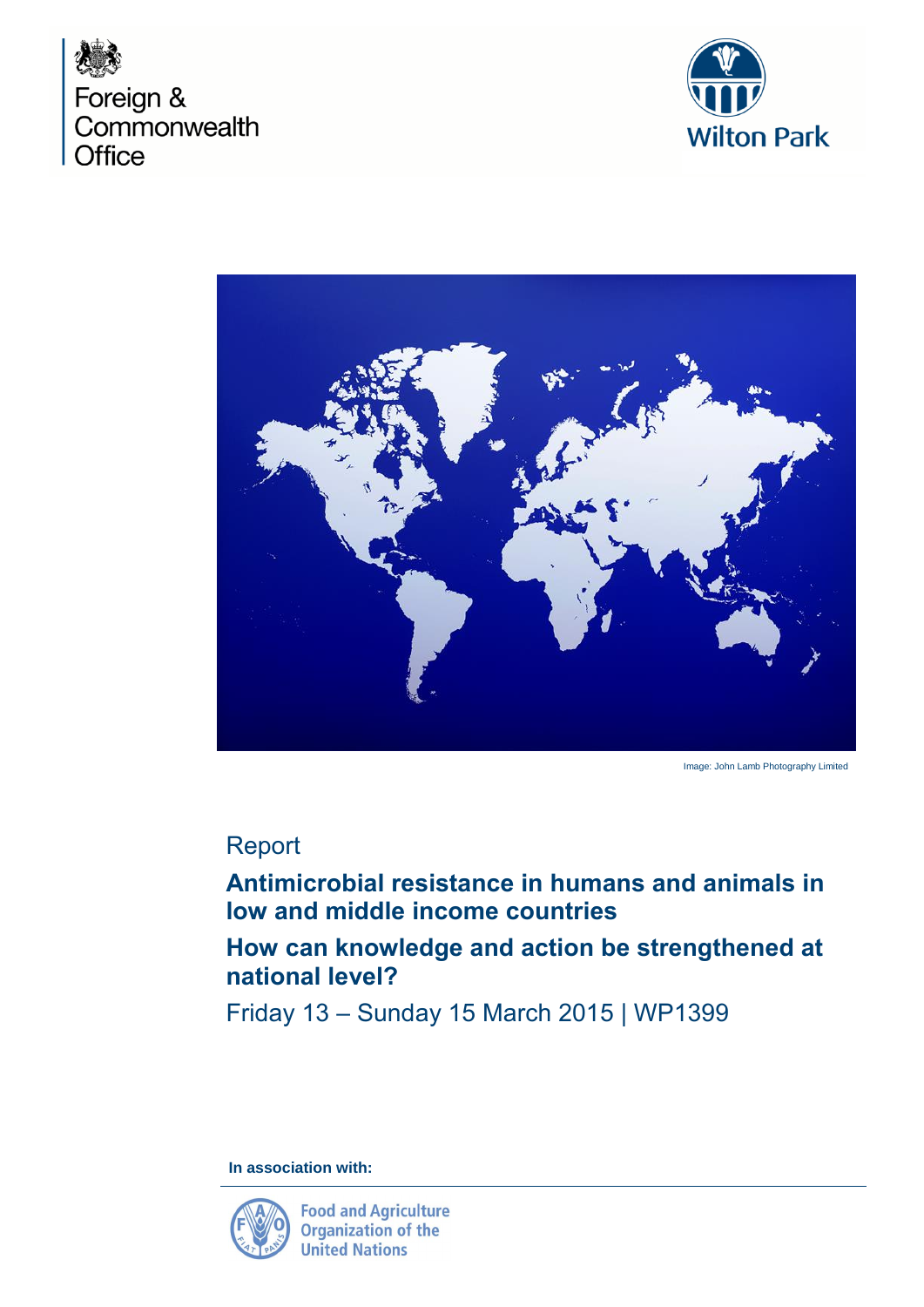

# Report

# **Antimicrobial resistance in humans and animals in low and middle income countries**

# **How can knowledge and action be strengthened at national level**

## Friday 13 – Sunday 15 March 2015 | WP1399

The rapid emergence of antimicrobial resistance (AMR) is a major global health risk with potentially immense medical, economic, and social ramifications. At a minimum, the gradual loss of effective antibiotics will undermine our ability to fight infectious diseases. Beyond that, it also places at risk other widespread, life-saving medical interventions – like surgery, organ transplantation and cancer chemotherapy. However, it has become increasingly clear that this issue runs deeper; antibiotic resistance threatens the health of animals and hence the livelihoods of farmers, the security and safety of food and the environment. It is also recognised that low and middle income countries (LMICs), where the majority of the world's population live, will face a disproportionate burden.

The far reaching drivers of AMR mean tackling the issue requires a complex set of approaches under the One Health paradigm (humans, animals and the environment). Such responses require mobilising political action at the national and global level. Recent national and international actions have raised the political profile of AMR and there is a general consensus that we have reached a critical juncture to tackle the issue. The global nature of this threat means all countries need to coordinate a response. Resolution 67.25 adopted at the World Health Assembly (WHA) in May 2014 reflected the global consensus that antimicrobial resistance poses a profound threat to human health. The resolution requested a draft global action plan to combat antimicrobial resistance, for presentation to the World Health Assembly in 2015<sup>1</sup>. It is expected that countries will develop their own national action plans on antimicrobial resistance in line with the global plan. However, in order to provide a sustainable response to AMR there are still many challenges, in particular, for LMICs.

This Wilton Park meeting convened a unique mix of expertise with the purpose of sharing experiences, concerns and knowledge regarding the challenges and opportunities for tackling AMR at LMIC level. This report sets out the main themes of discussion during the meeting.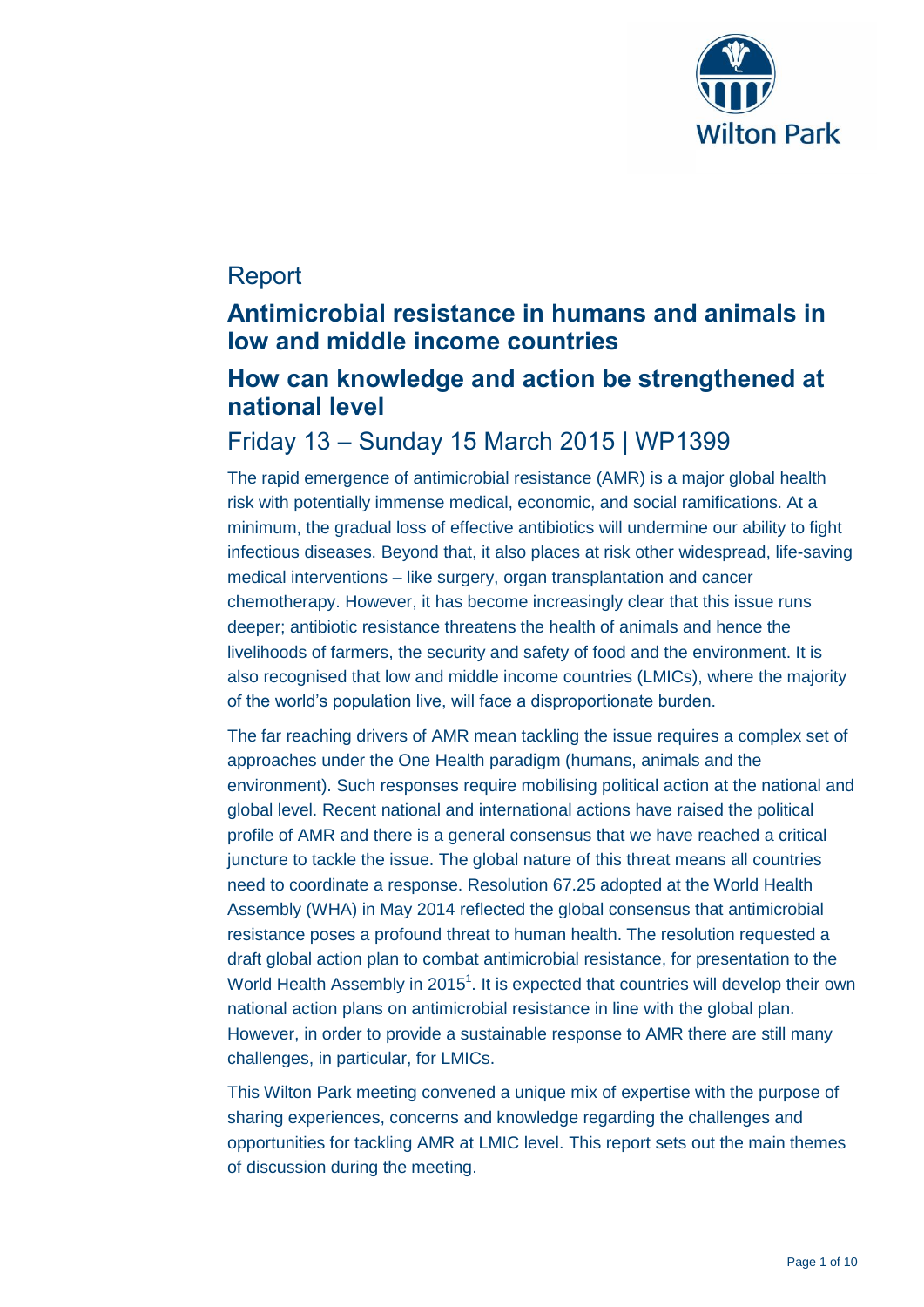## **Key points**

- The discourse is increasingly evolving to recognise the importance of the One Health concept in tackling AMR. For a truly sustainable response, action must be pursued at the human, animal and environmental level to acknowledge the ability of resistance to spread through ecosystems and into the food chain. Furthermore, it is also becoming increasingly apparent that the scope of the issue necessitates the inclusion of trade, finance and development institutions in the discussions.
- The relative lack of data regarding the level, spread and patterns of resistance in human, animal and agricultural contexts prevents many countries from recognising the true extent of the problem and also prevents the formulation of evidence-based intervention design and monitoring. Whilst there needs to be increased general data collection and strengthening of surveillance and monitoring systems this must be balanced with the urgency of the issue and the requirement in many situations to implement immediate interventions to tackle AMR.
- AMR needs to be capped at the source. Behaviour change interventions need to reflect the local context and be relevant to those being targeted. Bottom-up approaches at the individual and organisational levels are essential for modifying behaviour; top-down, policy-level approaches and social measures are also needed to sustain behaviour change.
- Antibiotics need to be used judiciously but this must be balanced with the principle that people need to have equitable access to effective antibiotics and, prudently used, antibiotics are necessary for animal health.
- Choosing the right paradigms for sustainably stimulating research and development (R&D) requires new measures to align the financial incentives for drug and diagnostics development with public health needs. Understanding how the risks of drug development can be shared amongst the public and private sector will be important.
- There are inherent issues which present barriers to tackling AMR in LMICS, such as the fragile state of health systems, poor infrastructure, poor sanitation, weak leadership capacity and competing priorities.
- There is a need to ensure that the future growth of populations and intensification of livestock production due to an increased desire for proteinbased foods are met with intelligently designed systems and a focus on improved biosecurity and better husbandry practices.
- The cross-cutting nature of AMR means as an issue it often suffers from a lack of leadership. In building effective advocacy and awareness the role of champions, civil society and forming multi-sector alliances and networks are all key elements to effective policy change.
- The complexity and far-reaching drivers and impacts of AMR make action particularly challenging in countries with already stretched resources. Nations will benefit from developing a coherent set of priorities and actions based on what resources they do have, these can eventually be scaled up; capitalising on existing efforts where possible and forming regional alliances can help countries achieve their goals.
- Resistant microbes do not respect borders. The need to tackle the problem in a coordinated global way is key. Defining what a coordinated global response looks like is essential. Some of the key elements of a global response include raising the political profile of AMR, lesson learning from other countries, awareness raising at the national, regional and international level, sharing positive and negative experiences and establishing guidelines. Notwithstanding

"Some of the key elements include raising the political profile of AMR, learning from other countries, awareness raising at the national, regional and international level, sharing positive and negative experiences and establishing guidelines."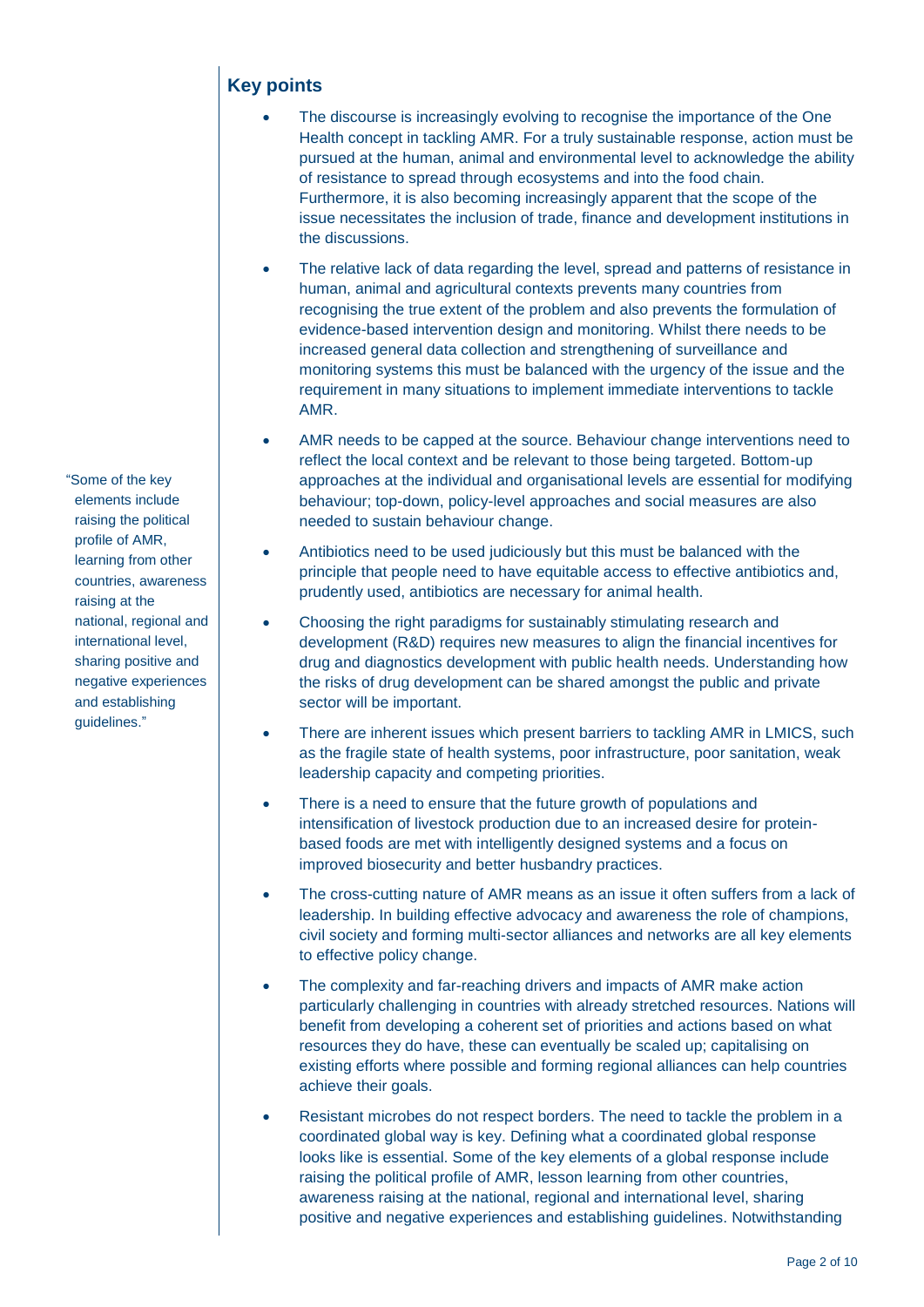the importance of differing contexts, there are many similarities in the gaps and challenges countries face and in the possible responses.

### **Context: a complex, multi-sector issue**

AMR is a fundamental and growing global health threat. According to the initial report produced in December 2014 by the Review on AMR, chaired by Jim O'Neill, up to 10 million people per year could die by 2050 due to resistance, compared to an estimated 700,000 deaths annually at present<sup>2</sup>. Furthermore, this figure does not capture the indirect impacts of AMR beyond the risk to mortality; economic losses due to reduced productivity caused by sickness and higher costs of treatment, the effects on animal health, the effects on the livelihood of millions of producers that rely on livestock, poultry and fish, the effects on food security, food safety and environmental risks. The complexity of this issue is impacted by the broad and multi-sector drivers that are believed to be exacerbating resistance across the human, animal and agricultural/environmental sectors. Compounded by the lack of available new antibiotics and limited research into alternatives AMR is a global problem, however, it is clear that LMICs will face a significant and disproportionate burden.

Despite an incomplete evidence base, it is recognised that the main areas that need to be tackled are poor stewardship and inappropriate use of antibiotics, improving data and surveillance of resistance, infection prevention and control, raising awareness and advocacy building for AMR, increased R&D of new antibiotics or alternative treatments and fostering coordinated national, regional and international responses under the One Health paradigm. Some countries have already taken steps to tackle these themes, albeit with varying levels of success, but there are key lessons that can be transferred.

The complexity of tackling AMR is highlighted by the fundamental questions we are still grappling with; for example, how do you change cultural norms regarding antibiotic use? How do we achieve sustainable use of these medicines with a growing population and market demands for increased animal products? How can the risks for new drug development be shared? Addressing these issues poses a number of key challenges for LMICs, in particular, those with already over-stretched fragile health systems, poor infrastructure and few resources to devote to tackling AMR.

### **Providing the evidence base: data, surveillance and monitoring**

- 1. There is still insufficient evidence regarding the current use of antibiotics and prevalence of AMR. Despite a number of studies underway, there is currently limited understanding of the role of agriculture in antibiotic resistance, and data for resistance in aquatic and companion animals is lacking. Furthermore, the level of data collection and surveillance has not captured the full scope of the issue, in particular in recognising the ability of microbes to transfer through ecosystems to affect humans and animals. Whilst it is important to capture the specific contributions of different sectors in terms of resistance it is essential to view resistance within the One Health paradigm to help design sustainable, comprehensive solutions to tackle the problem.
- 2. The availability of data can be a key driver for engaging governments on the issue. Both the South African and Canadian governments mobilised resources to tackle AMR once they were presented with the reality of the situation in their local context. In addition, national-level evidence is a driver for governments to mobilise resources and foster political action. In Thailand, teaching hospitals were encouraged to replicate studies from neighbouring countries looking at rates of resistance to highlight the similarities.
- 3. There is a tension between expediency versus quality and quantity regarding the collection of data. The need to ensure a reliable scientific basis for evidence-based decision making must be balanced with the urgency of the issue and a requirement, in many cases, to begin implementing responses immediately.

"… the main areas that need to be tackled are poor stewardship and inappropriate use of antibiotics, improving data and surveillance of resistance, infection prevention and control, raising awareness and advocacy building for AMR, increased R&D of new antibiotics or alternative treatments and fostering coordinated national, regional and international responses under the One Health paradigm."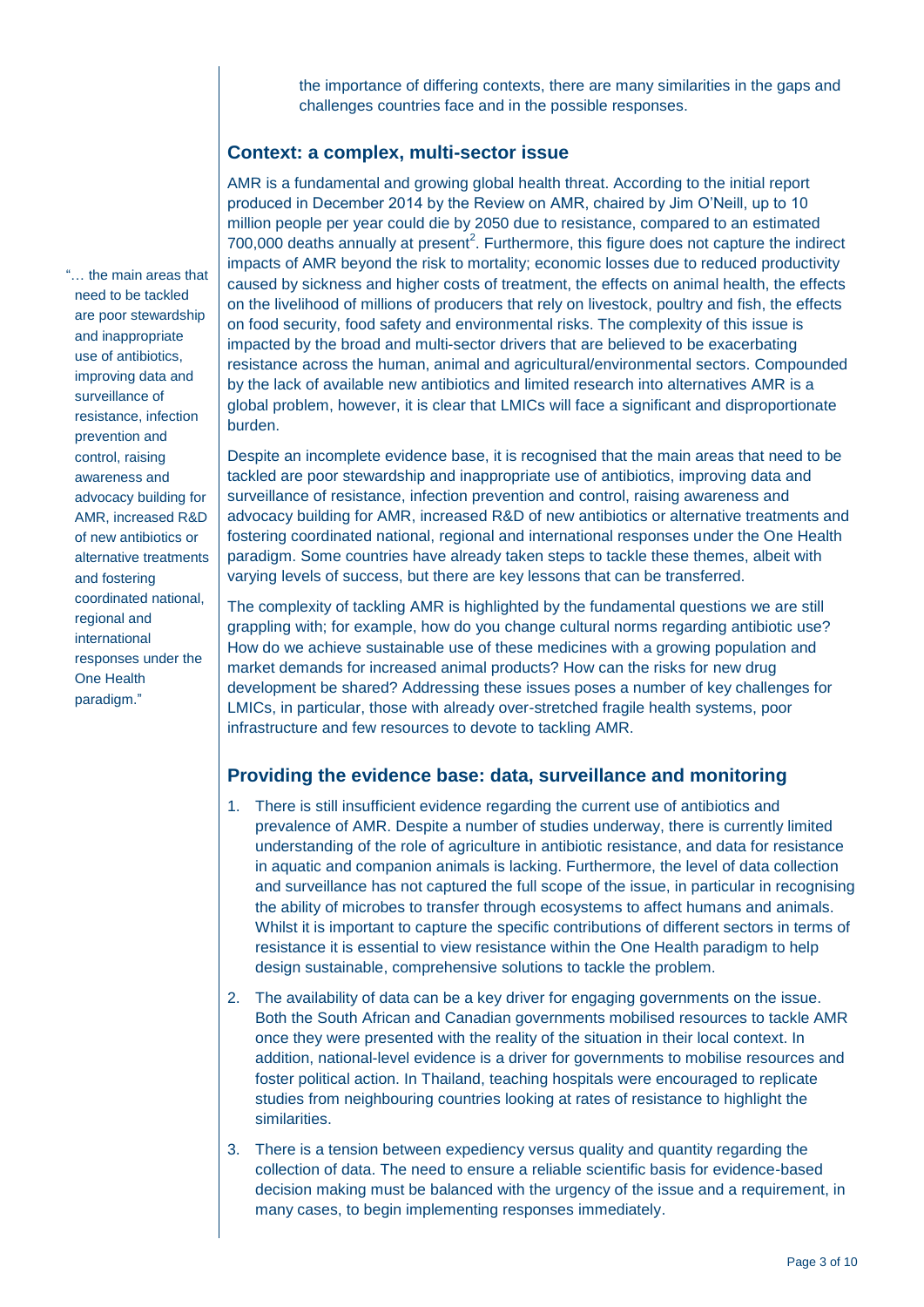- 4. The issue of poor infrastructure for data collection and surveillance and the sheer scale of data that should be collected is a challenge for many countries. However, where possible, starting in a small and focused way can provide enough information for action. Ghana began data collection by focusing on the resistance to 5 key antibiotics which they will then use to inform monitoring practices. Once countries begin to collect data a network can then be established. China instituted a national monitoring network in 2004 involving just 15 tertiary hospitals; this has now grown to involve 1427 tertiary and secondary hospitals and consists of sub-monitoring networks.
- 5. Much emphasis is placed on the requirement to guarantee data collection and for monitoring to be transparent and made available in electronic form to ensure it can be used in the most effective way possible by all stakeholders.
	- 6. Monitoring data will be an essential component for lesson learning regarding the success of various interventions, an area which is lacking much attention.
	- 7. Data regarding the role of tourism and medical tourism in the spread of AMR presents a major gap and therefore creates a lack of understanding as to how this is contributing to the global picture of AMR.
	- 8. Capitalising on existing data collection mechanisms and surveillance infrastructure is one way to make rapid gains on data collection for AMR. Partnerships already exist looking at counterfeit medicines which could be expanded upon to look at antibiotic quality, and microchips used to monitor livestock movement and track thefts could also be used to monitor AMR. The possibility of integrating surveillance mechanisms to include both animals and humans is also an efficient way forward, as seen in Kenya with the FAO/WHO integrated surveillance programme of food-producing animals and humans.
	- 9. Lessons can be learnt from malarial resistance data sharing, for example in the South-East Asia region, where a great deal of emphasis was placed on the importance of sharing data at the regional level to provide bigger picture analysis of resistance. Linking up national systems to regional monitoring is seen as a priority for AMR and a robust sustained network of sentinel sites is seen as key to providing this.

### **Behaviour change: responsible and prudent use of effective antibiotics**

- 10. There is a tension between access and excess. Access to effective antibiotics is still an issue for many, whilst in certain settings antibiotics can be obtained and used freely with little or no effective regulation. Decisions surrounding how to ensure antibiotics are used prudently need to be founded on principles of equity.
- 11. Behaviour change on both the supply and demand side (prescription, dispensing and use) is required to ensure antibiotics are used appropriately. Furthermore, factors such as the strength of the health system, the existence of both private and public health systems, informal health markets and the migration of people/livestock, all need to be taken into context. Poor use cannot simply be 'regulated', 'reformed' or trained away and despite poor education and training of antibiotic use, behaviour change will only partly be achieved through effective education. Attention needs to be paid to the complex interplay of knowledge, attitudes and behaviour and to the contextual influences emanating from specific health-care settings and communities. Multifaceted, multilevel interventions are essential.
- 12. Inherent to the rational use debate is the issue of medicine quality; the availability of substandard antibiotics in both the human and animal sector is a significant problem. Strong regulation needs to be supported by testing laboratories and this should be achieved at the regional level which will foster sharing of data but also sharing of training.
- 13. There is a need to be mindful of the growing rise in livestock production required to

"Monitoring data will be an essential component for lesson learning regarding the success of various interventions…"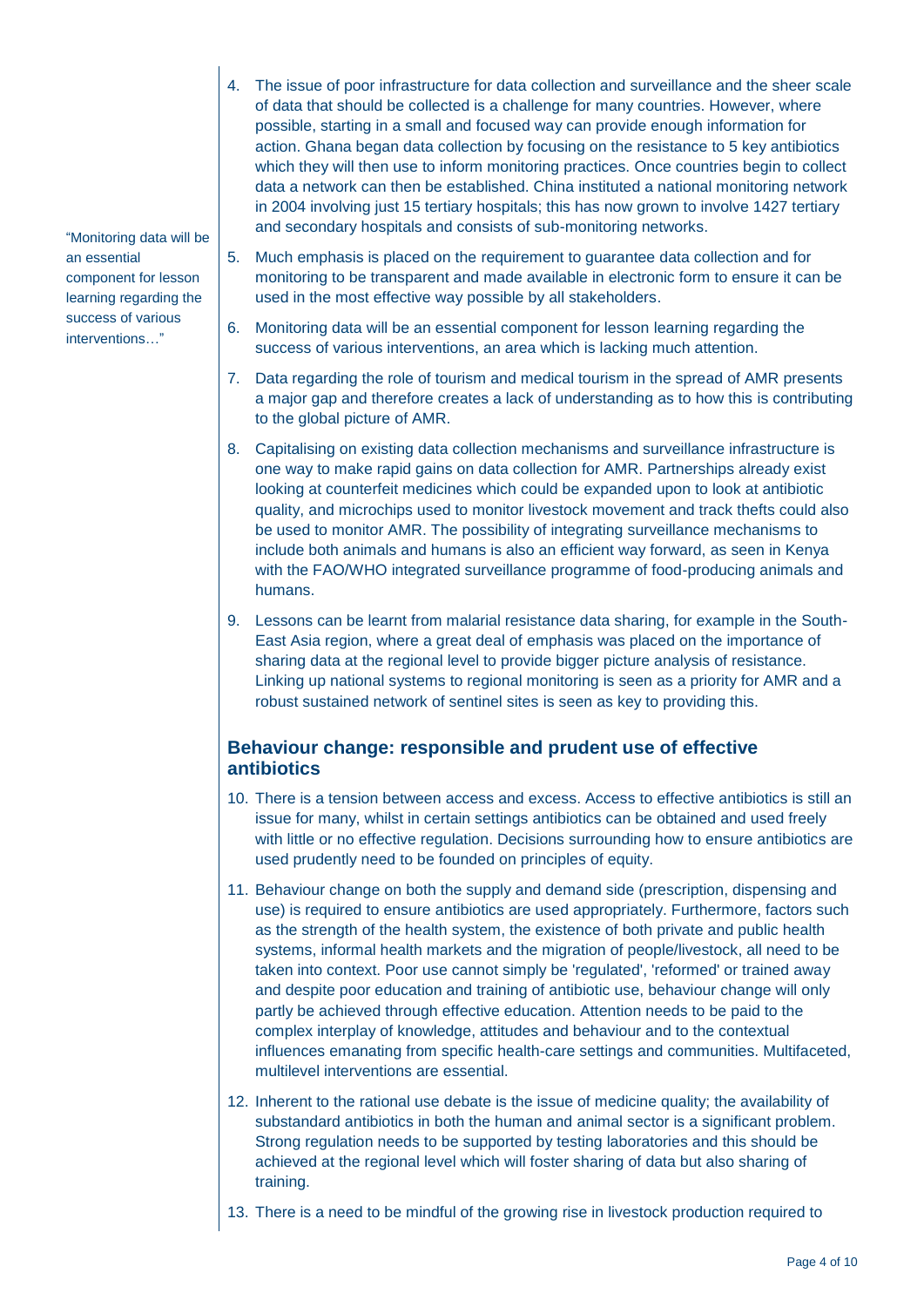"Estimates suggest that without any policy change there will be a 60% rise in the use of antibiotics in livestock in the next decade"

meet the needs of rising populations when thinking about the responsible use of antibiotics. Estimates suggest that without any policy change there will be a 60% rise in the use of antibiotics in livestock in the next decade<sup>3</sup>. How can the increasing demand for animal protein be met without causing a tension between tackling antibiotic resistance and ensuring future food security? Since many antibiotics commonly used in sub-therapeutic concentrations are the same as or similar to antibiotics used in human medicine there is a serious threat to public health. Tackling the use of antibiotics as growth promoters is a key area of intervention, but efforts focusing on the prescription of antibiotics should be attentive to the way antibiotics are used in rural communities and by pastoralists, for example. Whilst prudent use of antibiotics is required in all sectors, it is important that policies do not undermine efforts in other areas.

- 14. Countries such as the Netherlands, China, and the UK have all set targets in terms of antibiotic use in certain sectors. The Netherlands declared a target of 20% reduction in veterinary use in 2011, then a 50% reduction in 2013. For the UK, in primary human healthcare the target is to reduce the number of antibiotic prescriptions by 1% (from 2010) whilst reducing antibiotic prescription from certain classes by 10%. Targets are thought to be useful for mobilising action despite the agreed target levels not always being evidence-based.
- 15. Unannounced inspections, antibiotic use audits and restriction on antibiotics that can be prescribed are all measures that are being implemented in various contexts.
- 16. In response to anti-malarial resistance in South-East Asia, availability of medicines was limited to hospitals and malaria clinics whilst certain anti-malarials were kept out of circulation and regimens were changed. There are lessons to learn from this. In Canada certain antibiotics have been categorised as 'category 1' drugs now reserved solely for human applications.
- 17. Health systems that reimburse doctors for prescribing antibiotics need to be changed. In China this system was approached by "pay for performance" incentives, but there is some question as to the success of this method. Where doctors feel pressure from the public to prescribe, the use of diagnostics should be relied upon. In Thailand, such measures have been employed in surgeries where patients can distinguish between bacterial and viral infections themselves with the aid of diagnostics.
- 18. The value of more punitive measures to change behaviour, such as through 'name and shame' type exercises needs further exploration. The Netherlands employed a penalty system for those vets who were prescribing inappropriately with success.
- 19. In Thailand the Antibiotics Smart Use (ASU) program used a phased program approach to change behaviour. During phase 1 (2007–2008), behaviour change interventions targeting antibiotic prescription practices were implemented and assessed; in phase 2 (2008–2009), the feasibility of scaling up the programme was examined; in phase 3 (2010–present), in progress, steps are being taken to identify mechanisms for programme sustainability. The behaviour change interventions operated on the supply and demand side and were all adapted to the local context of the hospital physicians. The overall strategy involved educational materials for health professionals for display or distribution to patients, along with instructions on their proper use. Health-care workers were told, for example, to display posters or play DVDs in waiting areas and to distribute brochures to patients during consultations. They were also given ASU treatment guidelines for upper respiratory infections, diarrhoea and simple wounds, posters showing diagnosis and treatment algorithms, and diagnostic tools such as white light illuminators for throat examination. Hospitals received seed money for project implementation and evaluation.
- 20. Bottom-up approaches at the individual and organisational levels are essential for modifying behaviour; top-down, policy-level approaches and social measures are also needed, on the other hand, to sustain behaviour change. A policy that does not reflect the many facets and complexities of AMR within the country context and focuses solely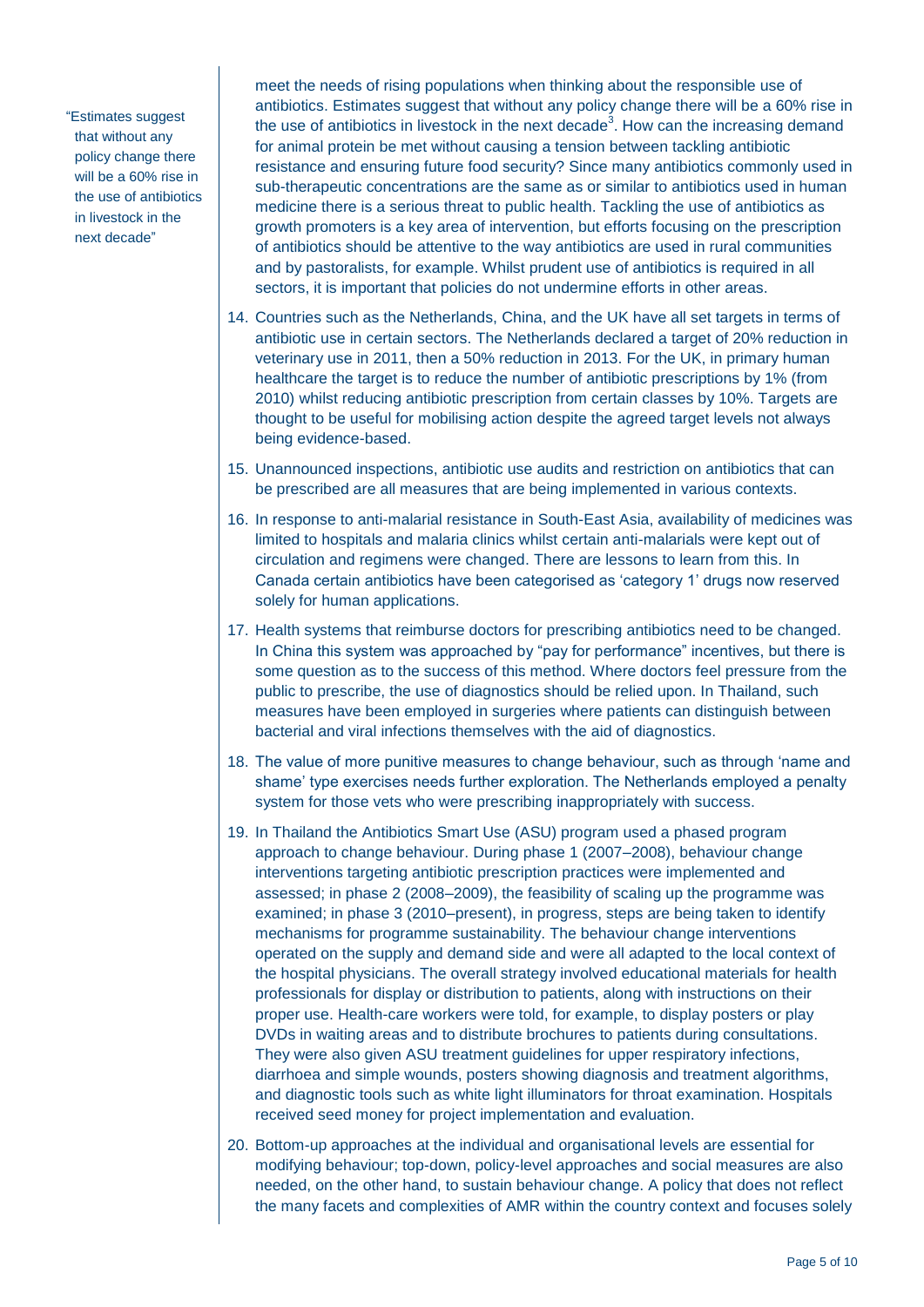on creating strict guidelines will not work; an implementable strategy and not necessarily a perfect policy is the way to achieve meaningful change.

### **Infection prevention and control**

- 21. The close relationship between animals, humans and the environment, as emphasised with examples of livestock and pastoralists and companion pets and their owners, present intensive microbial exchange pathways. Notwithstanding the need to ensure infections are contained within human and animal medicine, there is a requirement to view infection prevention and control in a more holistic manner to acknowledge the ability of resistance to spread through ecosystems and into the food chain.
- 22. There is still concern that despite the need for better infection prevention and control in combating resistance, many LMICs still grapple with poor sanitation issues and have fragile health systems which need strengthening in order to tackle resistance. Consideration needs to be given to ensuring strengthening these systems is included in the discourse of AMR. The post-2015 Development Agenda is seen as a key opportunity for countries to ensure health infrastructure features as a priority; this will be essential for sustainable AMR responses.
- 23. Ensuring systems of agricultural production and the intensification of livestock production incorporate improved biosecurity and better husbandry to decrease the need for antibiotic use is the key to the future sustainability of tackling AMR. Areas of bad design in these systems need to be identified and addressed.
- 24. Simple messages to target improved hygiene practices for infection prevention should be the foundation of any response. In Ghana, hand washing campaigns targeted at children were successful in transferring knowledge from children to parents; the challenge then arises with building on this to target institutes and hospitals.
- 25. Infection prevention presents a major opportunity for technological investment, for example with rapid diagnostics, as encouraged by the Longitude Prize, a £10m UK ledchallenge to find a cheap, accurate, rapid and easy-to-use test kit for bacterial Infections, and for improved sanitation. Provided they are suitable for LMIC settings, a spectrum of tools and technologies could have an impact. Vaccination also has an important role in tackling AMR.

### **Awareness building and advocacy**

- 26. Due to the cross-cutting nature of AMR and complexity of the issue one of the biggest challenges is building awareness and advocating for the issue.
- 27. It is essential to find ways to energise the public on the issue of AMR; local evidence is key to make AMR personal and encourage action, this also needs to be tempered with effective risk communication messages. The most effective methods and vehicles for this communication need to be found. The message of food safety and encouraging public demand for animal products that are free from antibiotic residues is an area with promise.
- 28. Mobile technology has an important role to play in raising awareness and transferring key messages in particular to rural communities and mobile livestock owners.
- 29. Many lessons can be learnt from other disease areas, in particular efforts in TB and HIV advocacy. Malaria advocacy relied on ensuring messages were customised at the country level. For AMR, the economic case is incontrovertible and seen as a key message, China is currently using the economic argument to drive action forward. For the Netherlands there was an element of national pride that helped foster action to tackle the high levels of antibiotic use in agriculture.
- 30. One of the key barriers for advocacy is funding. Many donors seek quantifiable outcomes, but for AMR many of the efforts will be focused on influencing policy and

"…many LMICs still grapple with poor sanitation issues and have fragile health systems which need strengthening in order to tackle resistance."

"One of the key barriers for advocacy is funding …. It is important for AMR to leverage funding that is available for TB, malaria and HIV – the goals in these fields cannot be achieved unless tackling AMR is made an objective."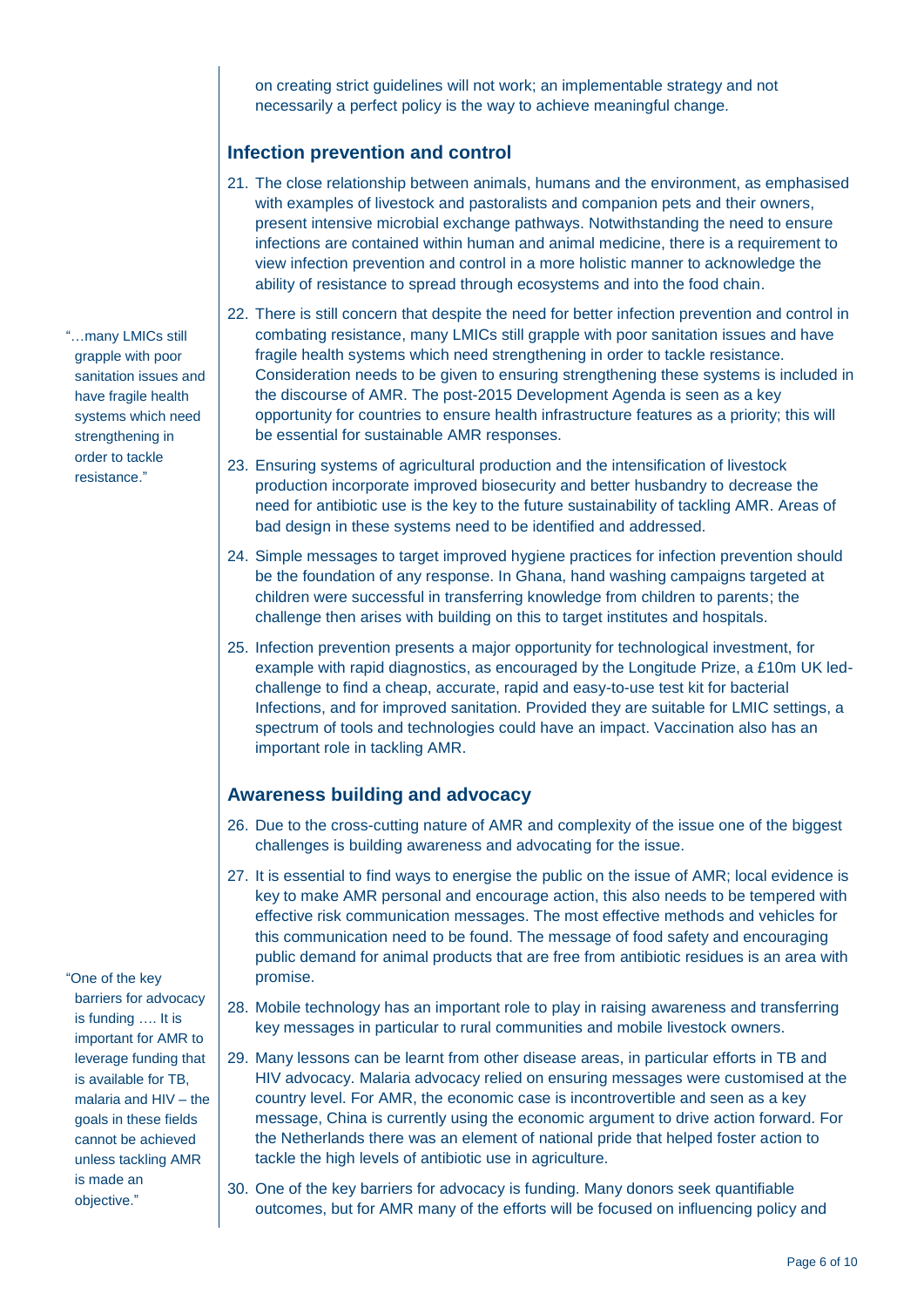cannot always achieve a quantifiable goal. It is important for AMR to leverage funding that is available for TB, malaria and HIV – the goals in these fields cannot be achieved unless tackling AMR is made an objective.

- 31. There is concern that opportunities are not being seized which could highlight many of the simple messages key to tackling resistance at the patient level, for example Ebola is a One Health issue that could be used to highlight other infectious threats. Likewise, such opportunities should be used to sustain the momentum of AMR awareness campaigns.
- 32. Much emphasis is placed on the importance of champions in serving as ambassadors for the cause and facilitating collective action; champions have the ability to raise awareness across sectors, encourage countries to take initiative and scale up actions.
- 33. The Chennai Declaration in India demonstrated the important elements for effective awareness raising leading to policy change. Since its publication in December 2012; the Declaration has had an unprecedented and unexpected impact at national and international levels. The Chennai Declaration is the consensus that evolved from a meeting organised by medical societies in India, including representatives from of governmental bodies such as the office of Drugs Controller General of India, Medical Council of India, National Accreditation Board of Hospitals, and Indian Council of Medical Research $4$ . The Declaration consists of realistic goals and objectives to tackle AMR, with a deep understanding of the background Indian scenario. Perseverance, persistence and the use of the media to create pressure on governments was essential in the first stages of the advocacy effort, in order to gain traction on the issue of AMR and the suggestions of the Declaration. This was then built on by engaging with other interested parties and creating a network of stakeholders to apply political pressure. There is a strong view that for AMR a political movement to create awareness for change is required.
- 34. Civil society can play a vital role in generating awareness of AMR. In South Africa the civil society movement have played a key role in taking forward the AMR issue in the absence of government action in the form of the South African Antibiotic Stewardship Programme. More recently, the government has driven efforts on the ground as space to focus on AMR has been made.

#### **Innovation: new antibiotics, alternative treatments and research**

- 35. Any efforts to conserve existing antibiotics need to be complemented by the development of new ones. Returns on investments in antibiotics can be less attractive to pharmaceutical companies than for traditional blockbuster drugs taken by many people, every day, for long periods and are patent protected. Measures to restrict antibiotic use in order to mitigate the development of resistance are a further disincentive to investing in R&D. Currently, the incentives for pharmaceutical companies to develop and manufacture new antibiotics are limited. There is a consensus that in the case of antibiotics providing a global good should not depend solely on profit but profit needs to be present in order for antibiotics to be produced. Therefore opportunities for sharing the risks of development amongst the public and private sector need to be explored. Canada plan to support innovation through a government collaboration with industry and smaller pharmaceutical companies. A new sustainable business model is key to fuelling antibiotic development in the future.
- 36. Diagnostics have an important complementary role to play. They are particularly needed to avoid the unnecessary use of antibiotics as a result of pressure from patients or the absence of precise diagnosis. A spectrum of tools and technologies, particularly low-cost rapid diagnostic technologies, could have a significant impact in LMIC settings.
- 37. Research into new treatments needs to be dovetailed with more research into antibiotic resistance itself; there is a potential role here for genomics and epigenetics. Particular

"…the importance of champions in serving as ambassadors for the cause…"

"There is a strong view that for AMR a political movement to create awareness for change is required."

"A spectrum of tools and technologies, particularly low-cost rapid diagnostic technologies, could have a significant impact in LMIC settings."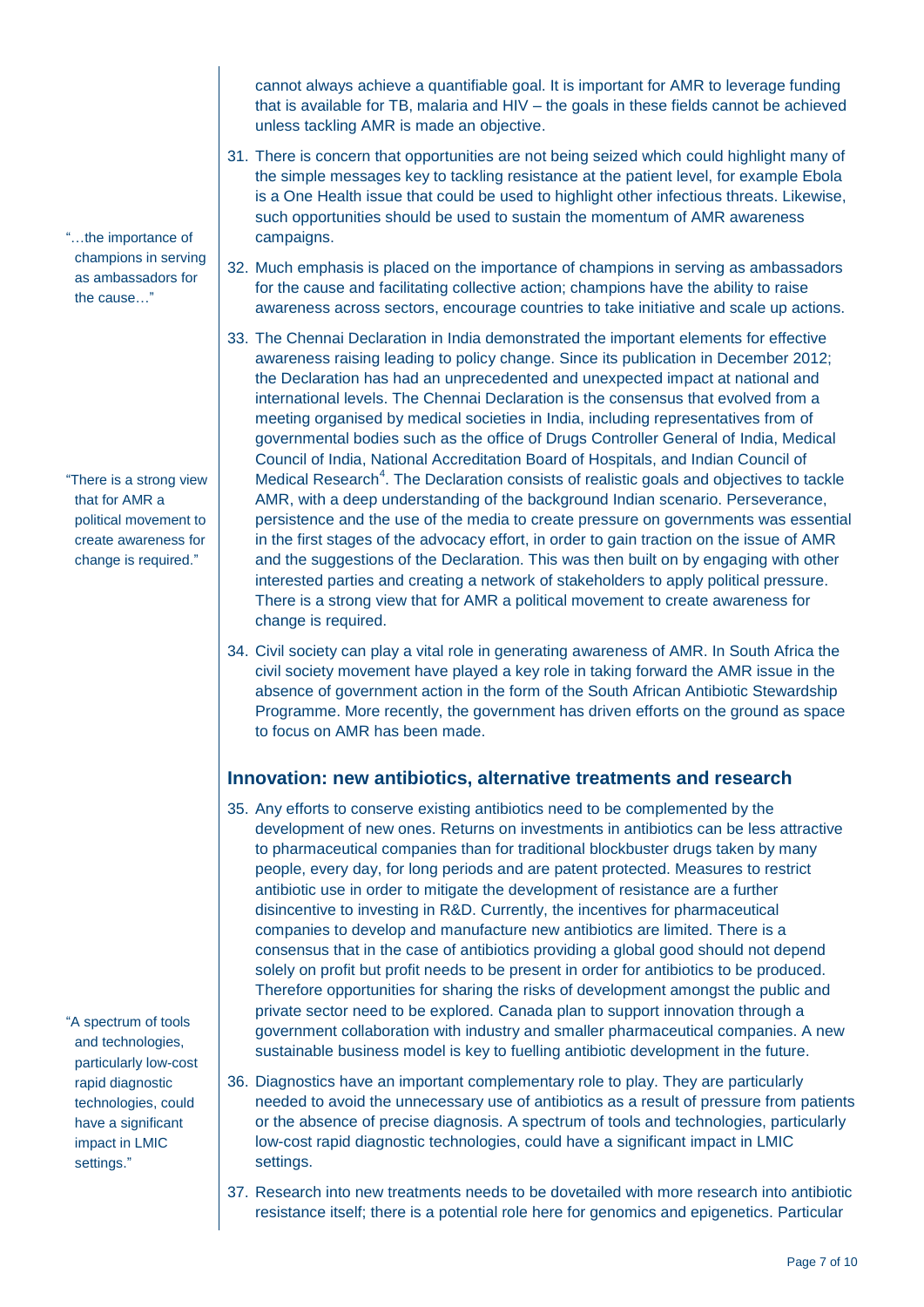attention was given to projects such as the novel large-scale experiment between IBM and Mars, Inc., which is producing a "microbial baseline" to understand what triggers contamination and the spread of disease in food globally.

38. Financing and incentivising the production of new antibiotics, alternative treatments research and diagnostics represent only one side of the problem. The regulatory environment can also be a major constraint to development. In which case consideration needs to be made to ensure regulatory mechanisms are re-engineered to enable products to get to market. The Review on AMR, chaired by Jim O'Neill announced by the UK Prime Minister in July 2014 is exploring and developing recommendations on these themes.

### **Fostering a coordinated response; national, regional and global approaches**

39. One of the hurdles at the national, regional and global levels is the lack of coordination and governance in tackling AMR.

#### **National**

- 40. Within countries, one of the key challenges is the lack of communication between responsible ministries; the fact that AMR is a cross-cutting issue and does not have a recognised "home" within government means clear leadership and responsibility are often lacking. Inherent to this is the tension that can exist between ministries regarding ownership, varying mandates, competing priorities, responsibility and funding for the issue. In countries where political leadership changes regularly the sustainability of the issue on the political agenda can wane. A key goal is to build a collaborative spirit and a platform within government from which this issue can be tackled. In the UK, the appearance of AMR on the National Risk Register means the problem will be dealt with as a cross-cutting issue and will remain so regardless of any governmental changes. Kenya's national authorities established an inter-ministerial task force, uniting human health, animal, fisheries communities etc. Canada is taking a One Health approach and developing a Federal Framework for Action on AMR, linking up with other sectors through an External Advisory Group on AMR. Sweden started their approach by focusing on the human side of the problem initially and then engaged the animal health and agricultural stakeholders to slowly build up the network.
- 41. Much emphasis is placed on leadership and coordinating collaborations. For example, in Thailand the ASU model used a modified 'starfish model', in which management has no hierarchical leadership. The local partners include physicians, pharmacists, nurses, health volunteers, local administrators and community leaders who promote the rational use of antibiotics in their health-care settings and communities. They name their own projects and design their own methods for improving the use of antibiotics among health professionals and the public. The central partners play catalytic and supportive roles; they guide and harmonize activities across local partners and disseminate examples of good practice and success stories drawn from local partners. In this manner, ASU gradually came to be owned by the local partners, who work with central partners as part of a collaborative network designed to translate the concept of ASU into practice.
- 42. Notwithstanding the importance of a coordinated global response, cultural norms are not global and the importance of instituting national action plans to reflect the true needs of nations and interventions that will address the specific behaviours within countries are essential.

#### **Regional**

43. Efforts to align at the regional level should involve activities to share expertise, resources, training and technical assistance. The Transatlantic Taskforce on Antimicrobial Resistance (TATFAR) was created in 2009 with the goal of improving cooperation between the U.S. and the EU in three key areas: (1) appropriate therapeutic use of antimicrobial drugs in medical and veterinary communities, (2)

"A key goal is to build a collaborative spirit and a platform within government from which this issue can be tackled"

"…the importance of instituting national action plans to reflect the true needs of nations and interventions that will address the specific behaviours within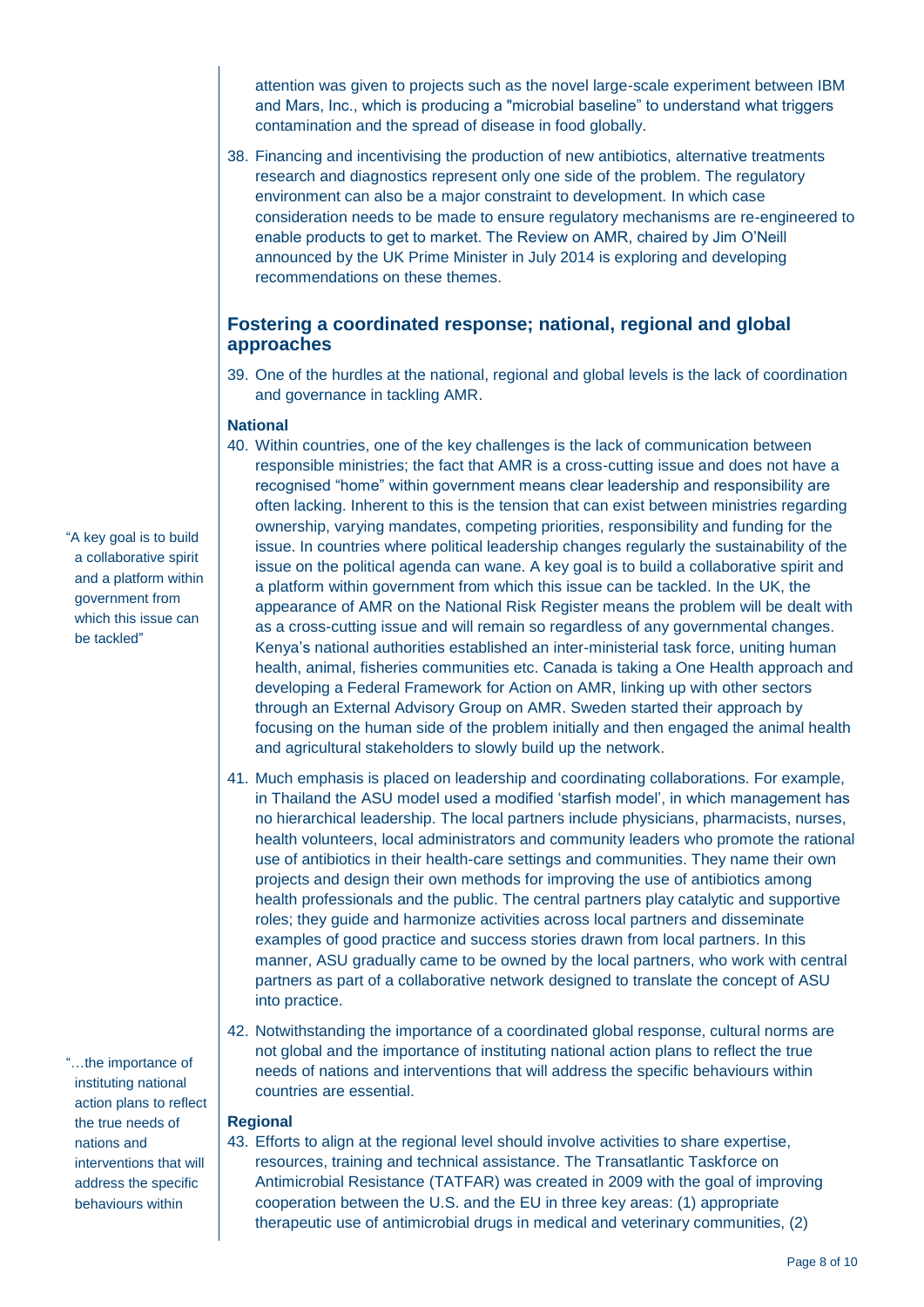countries are essential."

"International collaboration would also benefit from a system of peer assessment and mentoring arrangement on national actions to provide more evidence on what is working at the national level".

prevention of healthcare and community-associated drug-resistant infections, and (3) strategies for improving the pipeline of new antimicrobial drugs. Similarly, the Global Health Security Agenda is an effort by nations, international organisations, and civil society to accelerate progress on various global health security priorities. AMR forms one of the action packages. GHSA activities are being conducted in collaboration with relevant local, national, and international stakeholders and in coordination with the activities of the WHO, FAO, OIE, and International Criminal Police Organisation (ICPO-INTERPOL) as part of a time-limited project to look at how collaborative efforts can achieve national gains.

44. The Caribbean Public Health Agency (CARPHA) is an example of a regional agency which includes collaboration on tackling AMR as part of its remit. Set up in 2013 it works with 24 member countries. CARPHA and Public Health England (PHE) are exploring efforts to collaborate across regional boundaries. CARPHA and the PHE have combined their efforts to strengthen public health laboratories in the Caribbean region through a twinning and partnership initiative to share expertise and knowledge in the area of AMR.

#### **International**

- 45. There is consensus that the scale and complex, interwoven nature of AMR is still not captured at the international level. Many of the key stakeholders from environment, trade, finance, food safety and food security are still not part of the current discourse. The FAO-WHO-OIE tripartite covers human and animal health but the environmental angle is absent from this international collaboration. Considering the inclusion of the United Nations (UN) Environment Programme would be beneficial and potentially even the UN Development Programme to align the importance of prioritising health infrastructure with AMR. The World Bank could also play a role in financing countries to implement their own national action plans. Involving ministers of finance in the issue and reaching out to trade and finance institutions is seen as a key step.
- 46. There is genuine concern that international efforts are not moving fast enough. The upcoming Global Action Plan, a request of the 2014 WHA resolution on AMR, will be presented at the WHA in May 2015 and is seen as a key event to engage national governments and stakeholders on AMR, and to foster international collaboration and meaningful efforts at the national level. Efforts need to consistently align with the One Health agenda.
- 47. AMR is not a new issue, nor a rapidly solvable one, and therefore capturing the urgency of the issue while maintaining longer-term interest is challenging. Understanding how more visibility can be brought to AMR is a key goal. Are there areas that are more urgent than others or where rapid wins can be identified?
- 48. A major opportunity at the international level is to establish an understanding of what works at the practical level to tackle AMR. International collaboration would also benefit from a system of peer assessment and mentoring arrangement on national actions to provide more evidence on what is working at the national level.
- 49. Whilst the issue of leadership, norm setting and legitimacy is seen as an unmet need for AMR the idea of creating an international super agency is not seen as an ideal way forward. However, some capacity dedicated to drawing the threads together and connect people at the international level would be beneficial, for example an envoy.
- 50. Consideration of what cooperation should look like at the international level is important. It could involve expanding research efforts across regions, instituting Commonwealth twinning projects, an expansion or alignment of the UK longitude prize with similar initiatives funded by other countries, or creating a collaborative research laboratory similar to CERN. Similarly, countries need to discuss if a set of international guidelines would be helpful and what they might look like. Much emphasis is placed on the need for agreeing any form of guidelines to not simply distract from the issue at hand and there needs to be a genuine case for how such guidelines will change what